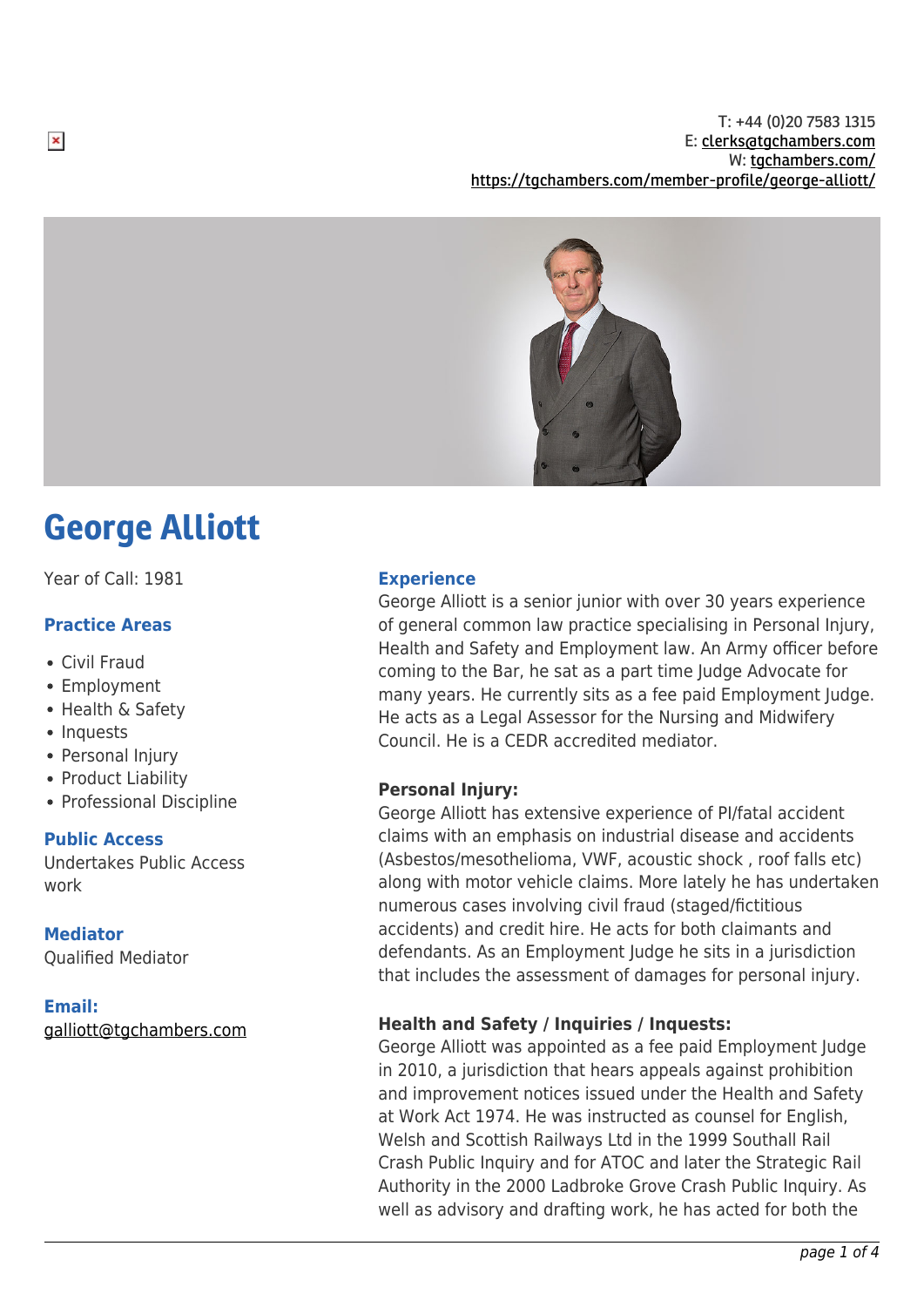prosecution and defence in H & S prosecutions by the HSE and local consumer protection services. In 2004 he prosecuted B & Q Plc for H & S offences arising out of a customer fatality at one of its stores leading to the then largest fine for retail premises (£750,000). In 2010 he successfully prosecuted a businessman for H & S offences arising out of a near fatal crushing accident in an industrial setting. He has extensive experience of appearing at Inquests arising out of deaths on the Railways, in the workplace and in Custody.

# **Employment:**

George Alliott was appointed as a fee paid Employment Judge in 2010. He sat for many years in Birmingham and currently sits at Watford. As well as advisory and drafting work, he appears regularly in Employment Tribunals nationwide. He has experience in appearing in the appellate courts in employment matters (EAT London and Edinburgh, Court of Appeal). His clients have included large employers (e.g. Train Operating Companies, BT, Pertemps Group, Balfour Beatty) and Local Authorities (e.g. Luton BC, Bournemouth CC, Devon Probation service). He has conducted cases involving unfair dismissal, all the discriminations, harassment / victimisation, TUPE and numerous other employment based claims. He has litigated many contractual disputes, for example unpaid salary / bonus, notice periods, restraint of trade clauses and stress at work. He frequently advises upon and seeks interim injunctions in matters of non competition / misappropriation of employer's property.

# **General Common Law, Contract and Tort:**

George Alliott has conducted a wide range of general Contract and Tortious cases including sale of goods, construction, professional negligence, insurance and consumer credit. (Examples being: Defective air pumps on garage forecourts; failed glazing on Hexham shopping centre; medical negligence; Insurance claim arising out of flooding in Littlehampton; adfvising the finance and leasing association on industry standard T&Cs). He has acted in many applications for interim injunctions and freezing orders.

# **Regulatory:**

George Alliott currently acts as a Legal Assessor for the Nursing and Midwifery Council at its professional conduct hearings. He has undertaken this task for many years. He has also acted as a Legal Assessor for the Institute of Chartered Accountants, the General Osteopathic Council, the General Optical Council and the Farriers Registration Council.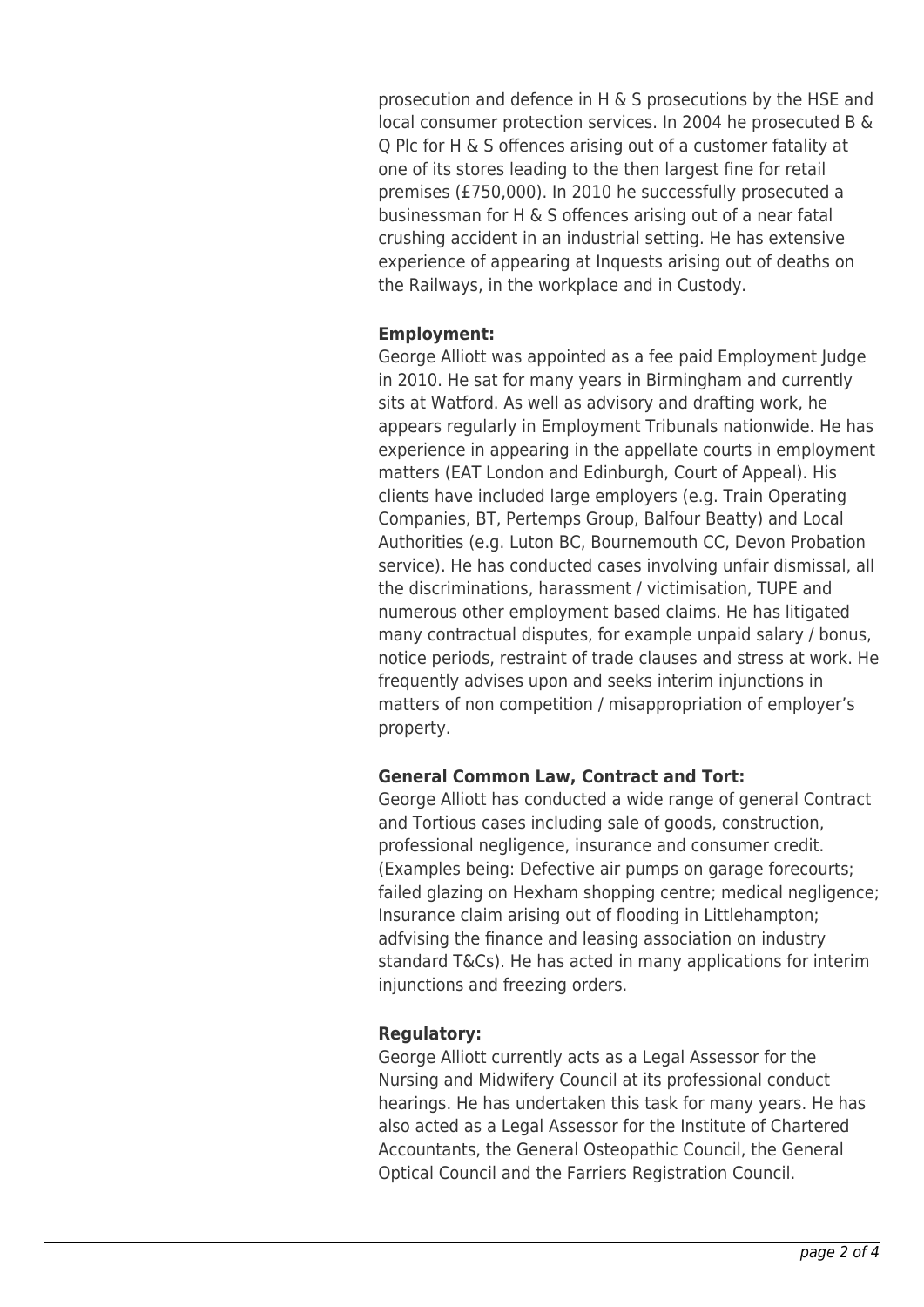## **Appointments**

Fee paid Employment Judge (2010 to date) Deputy Judge Advocate (1994 to date)

## **Education**

LLB(Warwick)

## **Memberships**

London Commercial and Common Law Bar Association Employment Bar Association Health and Safety Lawyers Association SE Circuit

# **Cases**

### **UKIP v Mobile Advans**

April 2015

Barristers involved: George Alliott Obtaining a freezing injunction for a political party arising out of a failure to supply advertising vans during the election campaign

# **JBARCO Investments v OMAR**

March 2015

Barristers involved: George Alliott Obtaining a freezing injunction / Summary judgment / Bankruptcy proceedings arising out of a commercial oil contract and guarantee worth £750,000.

# **Rickhuss v Network Rail Infrastructure Ltd**

September 2012

Barristers involved: George Alliott A test case on behalf of 2,000 employees. TUPE transfer, employment terms and conditions, holiday entitlement, construction of contract and jurisdiction.

#### **Allison v London Underground Ltd [2008] All ER (D) 185 CA** 2008

Barristers involved: George Alliott Whether there is absolute liability as regards the duty to provide training under H & S Regulations

#### **Ellis v Environment Agency [2008] All ER (D) 163 CA** 2008